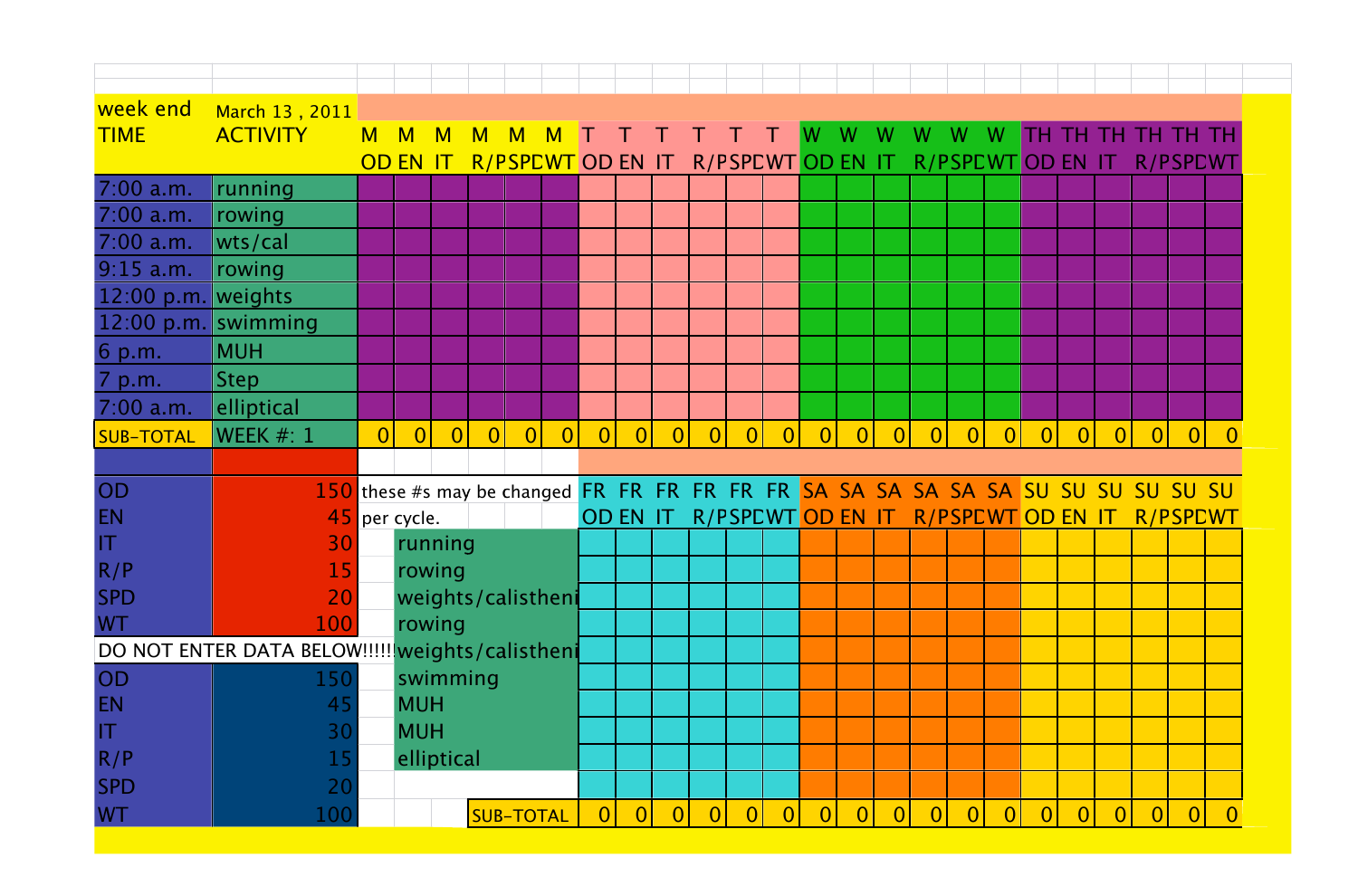| Date             |        |         |           |          |        |          |        |
|------------------|--------|---------|-----------|----------|--------|----------|--------|
|                  | Monday | Tuesday | Wednesday | Thursday | Friday | Saturday | Sunday |
| Breakfast        |        |         |           |          |        |          |        |
| <b>Breakfast</b> |        |         |           |          |        |          |        |
| <b>Breakfast</b> |        |         |           |          |        |          |        |
| <b>Breakfast</b> |        |         |           |          |        |          |        |
| snack            |        |         |           |          |        |          |        |
| snack            |        |         |           |          |        |          |        |
| lunch            |        |         |           |          |        |          |        |
| lunch            |        |         |           |          |        |          |        |
| lunch            |        |         |           |          |        |          |        |
| lunch            |        |         |           |          |        |          |        |
| lunch            |        |         |           |          |        |          |        |
| lunch            |        |         |           |          |        |          |        |
| snack            |        |         |           |          |        |          |        |
| snack            |        |         |           |          |        |          |        |
| snack            |        |         |           |          |        |          |        |
| dinner           |        |         |           |          |        |          |        |
| dinner           |        |         |           |          |        |          |        |
| dinner           |        |         |           |          |        |          |        |
| dinner           |        |         |           |          |        |          |        |
| dinner           |        |         |           |          |        |          |        |
| dinner           |        |         |           |          |        |          |        |